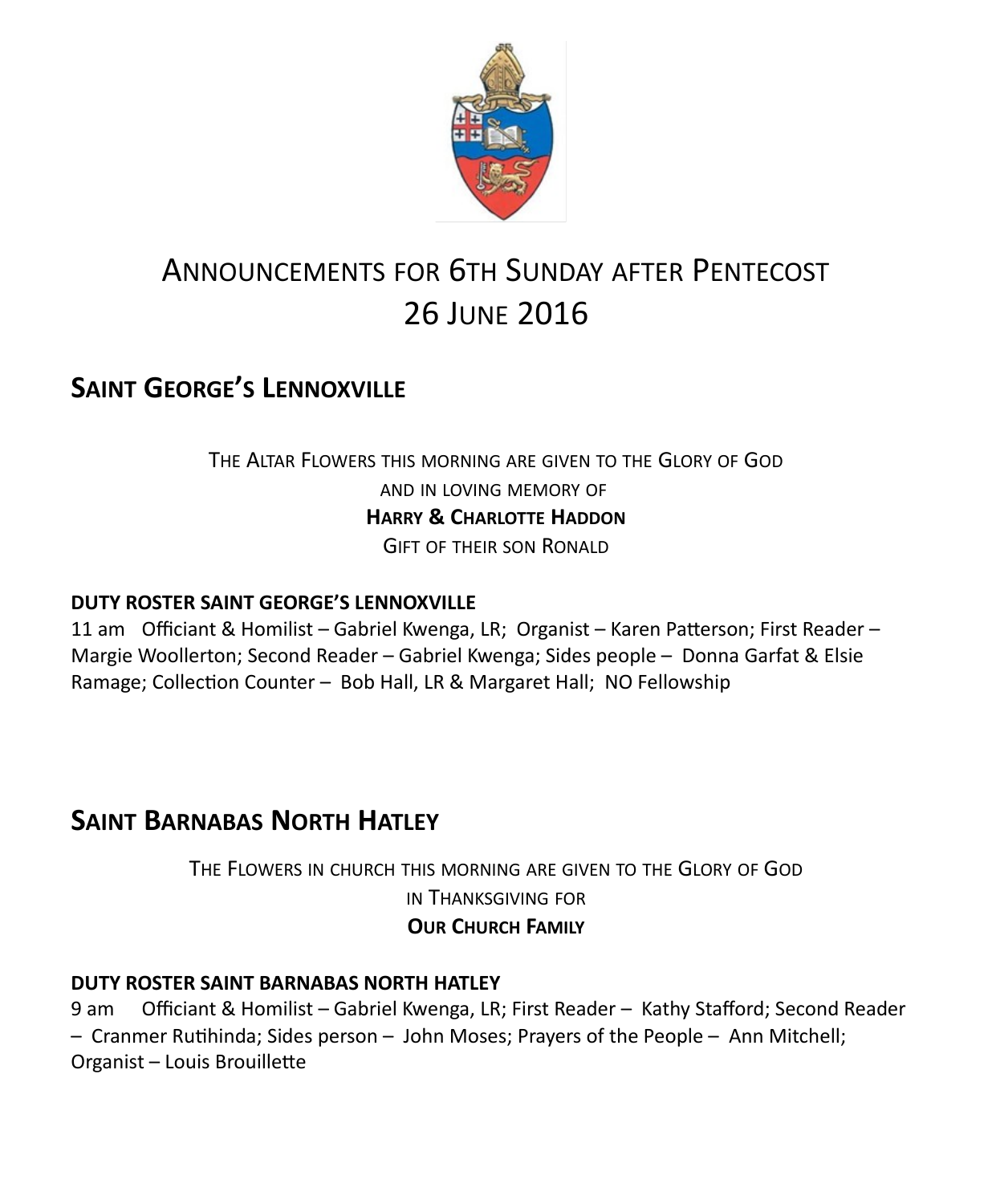# ON THIS WEEK

#### **HYMNS – LENNOXVILLE & NORTH HATLEY**

| Processional  | 645 | Come Down, O Love Divine       |  |
|---------------|-----|--------------------------------|--|
| $2^{nd}$ Hymn | 564 | Take My Life, and Let It Be    |  |
| Offertory     | 430 | Will You Come and Follow Me    |  |
| Recessional   | 576 | For the Healing of the Nations |  |

#### **FLOWERS FOR THE ALTAR - LENNOXVILLE**

You are encouraged to bring cut flowers from your gardens to put on the altar for Sunday morning. Vases are available. If the flowers are in memory of a loved one, please provide a note with the details. There will not be any flowers from the florist during July and August.

#### **GOING AWAY PARTY FOR LYNN DILLABOUGH – DANVILLE – TODAY**

TODAY, Sunday, June 26th, 2:30 - 4:00 pm at St Augustine's, Danville (73 rue du Carmel) This short worship service followed by cake and ice cream. There is no need to bring anything or to confirm your attendance. Please just come and enjoy a last time together before Lynn moves the next day.

#### **PAR – NORTH HATLEY**

#### *Are you on PAR with your church?*

Pre-Authorized Remittance (PAR) is now available for St-Barnabas Church North Hatley; This helps the church manage contributions, meet is obligations and prepare its annual budget; PAR helps parishioners budget their support of the church just like budgeting household expenses; Monthly contributions are made to the church from the parishioner's bank account or credit card; PAR is a win win for both the church and parishioners. Whatever amount you wish to contribute, please consider using PAR. It is easy, efficient, reduces paperwork and saves time. Please contact Jennifer Madill, the parish secretary, for more information or complete a PAR form located at the back of the church.

#### **FORT MCMURRAY BENEFIT**

The Rev. Ruth Charleau is selling Scentsy Buddys which will be sent to the children of Fort McMurray. They are currently 40% off for a price of \$29.80, tax and shipping included. This offer is until the 30th of June. All profits will be used to purchase additional Buddys. Contact Ruth at [grbtcharleau@gmail.com](https://webmail.ubishops.ca/owa/redir.aspx?REF=tJp9qmjBtNAKNPov2t1Ue_QfBpmxbMyBdbT-LVLHh-nfKiBY_prTCAFtYWlsdG86Z3JidGNoYXJsZWF1QGdtYWlsLmNvbQ..)

#### **Altar Linens, Cruets, Palls, and Burses Available**

Canon Lynn has dozens of these items from churches that have amalgamated into the new model, and will make them available to any church that needs them. They will be left with Archdeacon Simonton. Most need washing and/or repair but there are a lot of treasures, too.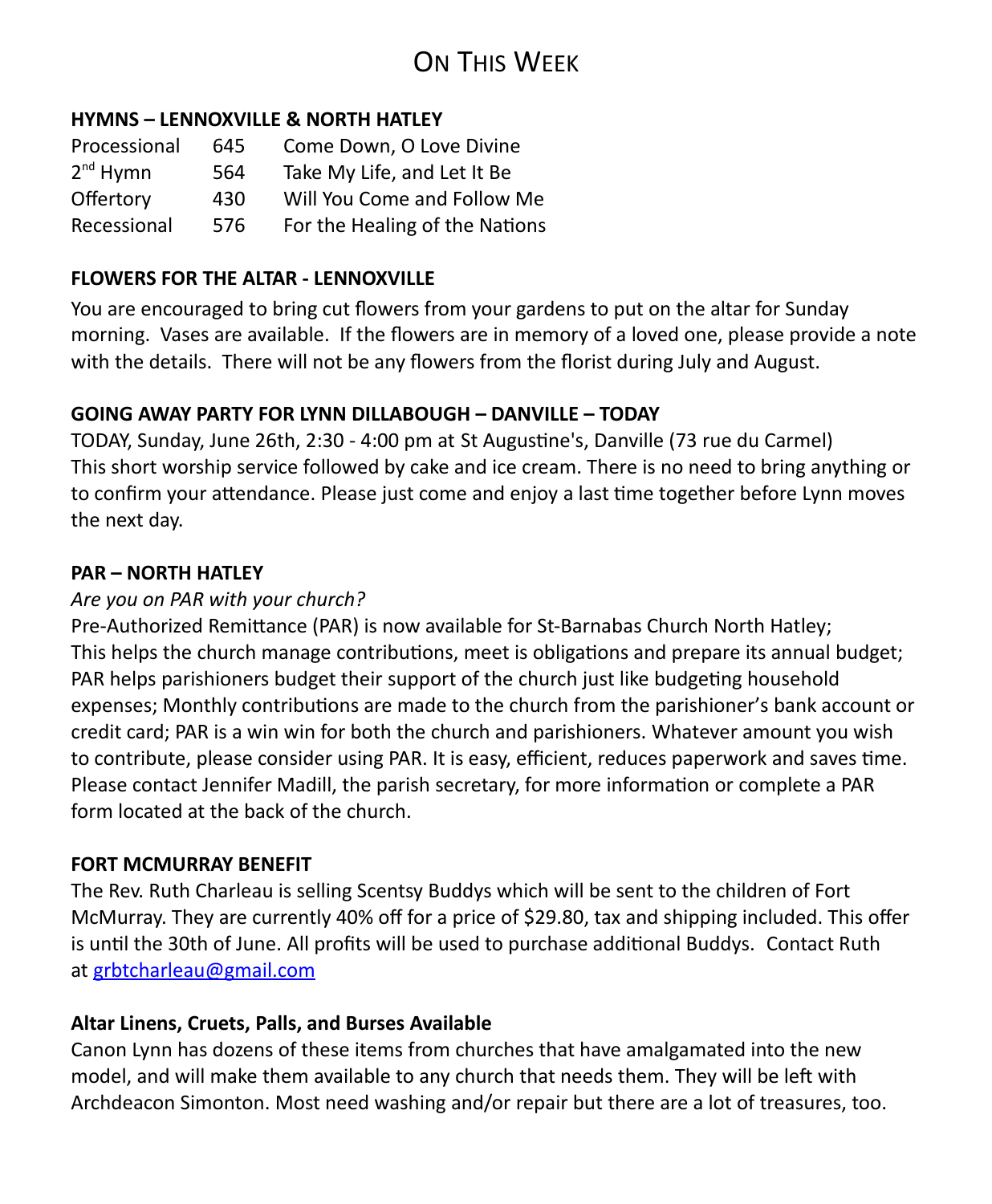#### **PLYMOUTH TRINITY UNITED CHURCH FUNDRAISER – NORTH HATLEY**

**Fourth Annual P-T fundraiser at The Piggery**: Enjoy country-folk music? Want to support Plymouth-Trinity? Come to The Piggery Theatre on Saturday, July 2nd at 8 p.m. and hear Naomi Bristow, The Yodelin' Cowgirl. *Naomi's love for old tyme traditional country music led her to selftaught yodeling*. You can check out her style at [www.naomibristow.com](https://webmail.ubishops.ca/owa/redir.aspx?REF=NQKowh0lFeU5Lt9KZwKn5VdvJF9k6inWjGk_sTs517uMKDLz45XTCAFodHRwOi8vd3d3Lm5hb21pYnJpc3Rvdy5jb20v) or on YouTube. Tickets are \$20 and available by contacting Janet McBurney at 819-565-9716 after 6 p.m. Proceeds to benefit Plymouth-Trinity's UCW.

#### **CONCERTS**

Dimanche 26 Juin 2016 au Domaine Pointe de St-Vallier à 14h30 « Les beaux dimanches du Domaine »suivi de l'heure du thé avec Maude Fréchette-Gagné et Jean-Yves St-Pierre, musique du Moyen-âge et de la renaissance. Voix et une vingtaine d'instruments!!!! Dimanche 3 Juillet 2016 à 13h00 : Trio Bouffil (clarinettes) au parc Dreamland (Gazébo) de North Halley (si pluie à l'Église Universalis sur rue Main). Avec Stéphane Tremblay, Jean-Yves St-Pierre et Pauline Farrugia (clarinette sib et basse). Programme d'été : Bouffil, beethoven, Mozart, Agostini et quelques surprises jazz!

### SERVICES THIS WEEK

| <b>TODAY</b>       | 9 AM         | <b>BCP MATTINS</b>         | <b>NORTH HATLEY</b> |
|--------------------|--------------|----------------------------|---------------------|
|                    | 9 AM         | <b>HOLY EUCHARIST</b>      | AYER'S CLIFF        |
|                    | $9:15$ AM    | <b>HOLY EUCHARIST</b>      | <b>MAGOG</b>        |
|                    | 11 AM        | <b>SERVICE OF THE WORD</b> | LENNOXVILLE         |
|                    | <b>11 AM</b> | <b>HOLY EUCHARIST</b>      | <b>COATICOOK</b>    |
| <b>NEXT SUNDAY</b> | <b>9 AM</b>  | <b>HOLY EUCHARIST</b>      | <b>NORTH HATLEY</b> |
|                    | 9:15 AM      | <b>MORNING PRAYER</b>      | <b>MAGOG</b>        |
|                    | 11 AM        | <b>HOLY EUCHARIST</b>      | LENNOXVILLE         |
|                    |              |                            |                     |

# DEANERY MEETINGS AT ST GEORGE'S LENNOXVILLE

#### **DEANERY WORSHIP MINISTRY TEAM**

Meets Tuesday, June 28 at 10:00 – 11:00 am in the Upper Room